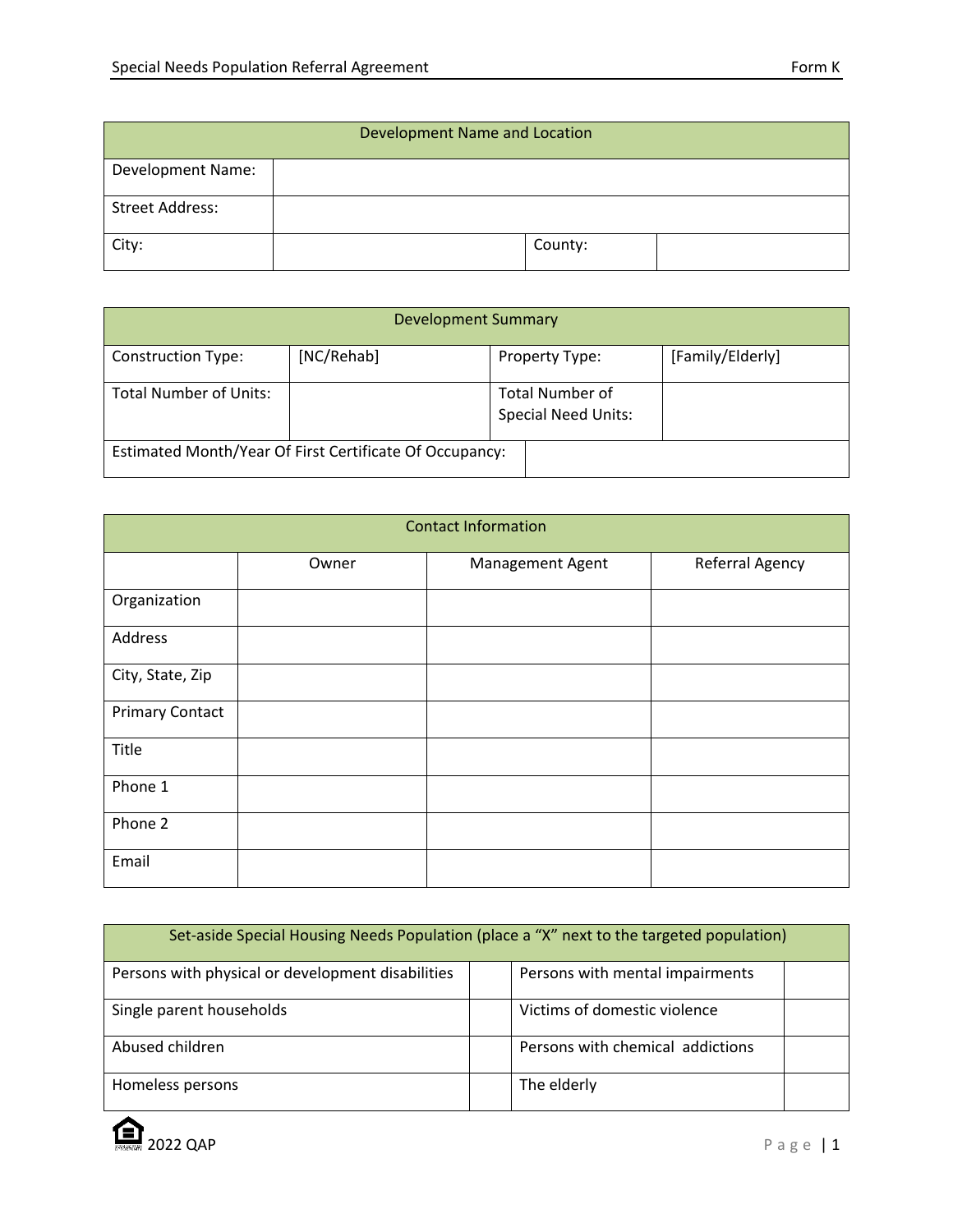| Unit Information |                  |                             |                      |  |  |
|------------------|------------------|-----------------------------|----------------------|--|--|
|                  | Total # of Units | Total # of Accessible Units | Smallest Sq. Ft Unit |  |  |
| $0 - BR$         |                  |                             |                      |  |  |
| $1 - BR$         |                  |                             |                      |  |  |
| $2 - BR$         |                  |                             |                      |  |  |
| $3 - BR$         |                  |                             |                      |  |  |
| $4 - BR$         |                  |                             |                      |  |  |

| Describe any adaptability, accessibility, assistive technology, or security features. |
|---------------------------------------------------------------------------------------|
|                                                                                       |
|                                                                                       |
|                                                                                       |
| Describe any community space being developed or rehabbed.                             |
|                                                                                       |
|                                                                                       |

| Access To Community Features and Public Transportation |              |                          |              |                          |              |
|--------------------------------------------------------|--------------|--------------------------|--------------|--------------------------|--------------|
| <b>Community Feature</b>                               | <b>Miles</b> | <b>Community Feature</b> | <b>Miles</b> | <b>Community Feature</b> | <b>Miles</b> |
| Doctor Office                                          |              | Dentist Office           |              | Optometrist Office       |              |
| Hospital                                               |              | Pharmacy                 |              | Post Office              |              |
| Library                                                |              | <b>Public Park</b>       |              | Public Transp. Stop      |              |
| Community/Senior                                       |              | <b>Public Safety</b>     |              | <b>Outdoor Athletic</b>  |              |
| Center                                                 |              | (Fire/Policy)            |              | Fields/Courts            |              |
| <b>Grocery Store</b>                                   |              | <b>Convenience Store</b> |              | Bank/Credit Union        |              |
| School                                                 |              | Day Care/After School    |              | Major Employer           |              |

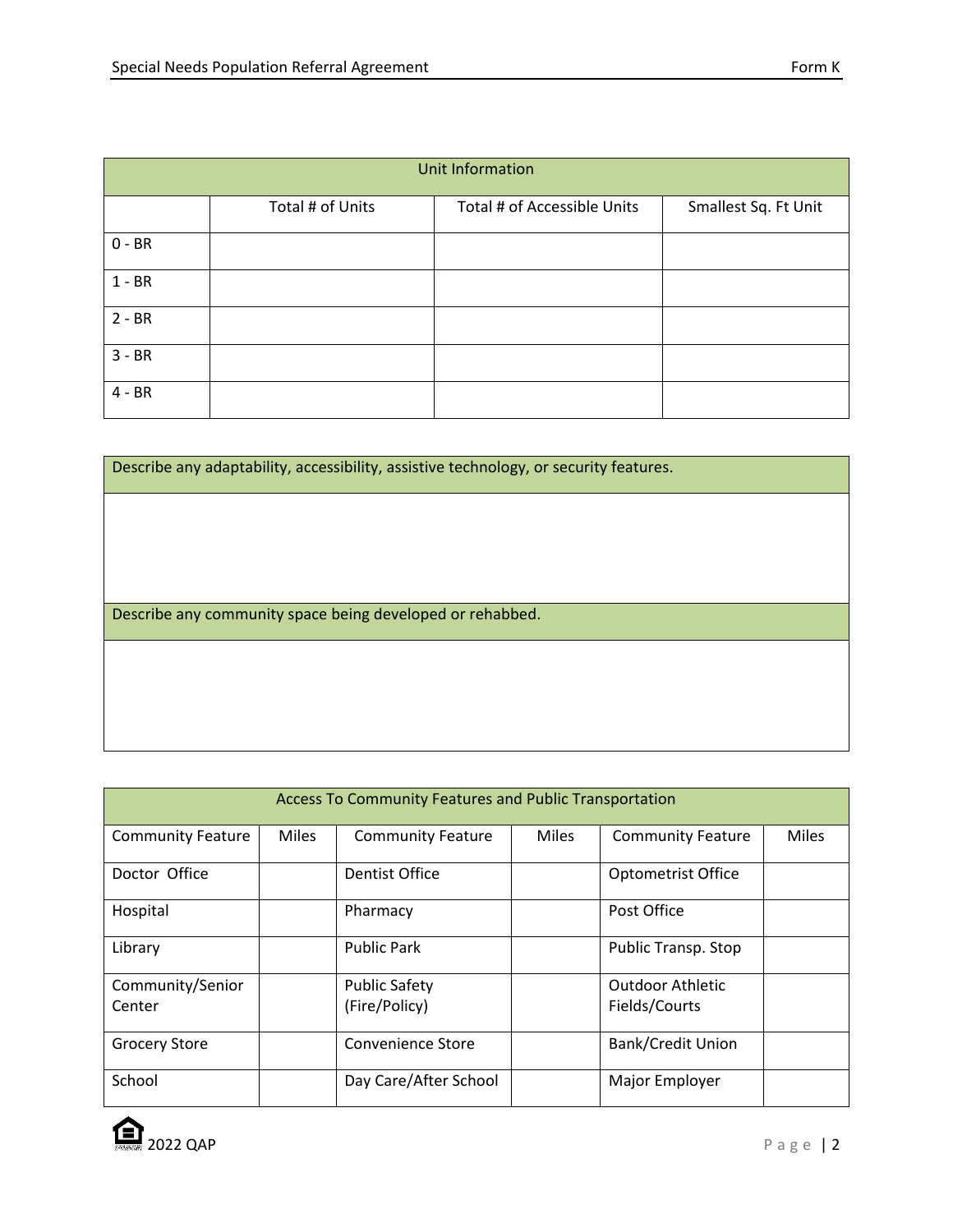| List the number of units in the property supported by each type of subsidy. |  |                       |  |                        |  |
|-----------------------------------------------------------------------------|--|-----------------------|--|------------------------|--|
| <b>HUD PBRA</b>                                                             |  | <b>USDA PBRA</b>      |  | <b>Medicaid Waiver</b> |  |
| McKinney-Vento                                                              |  | <b>Public Housing</b> |  | Other                  |  |
| Describe "Other" Subsidy                                                    |  |                       |  |                        |  |

Describe the eligibility criteria (income limit, etc) for subsidy programs.

Explain how the special needs referrals will be given preference in relationship to any wait list and preference policies of subsidies.

Describe the services that are administered and provided to the Special Housing Need Population checked above by the Local Referral Agency.

**CERTIFICATION AND MEMORANDUM OF UNDERSTANDING**

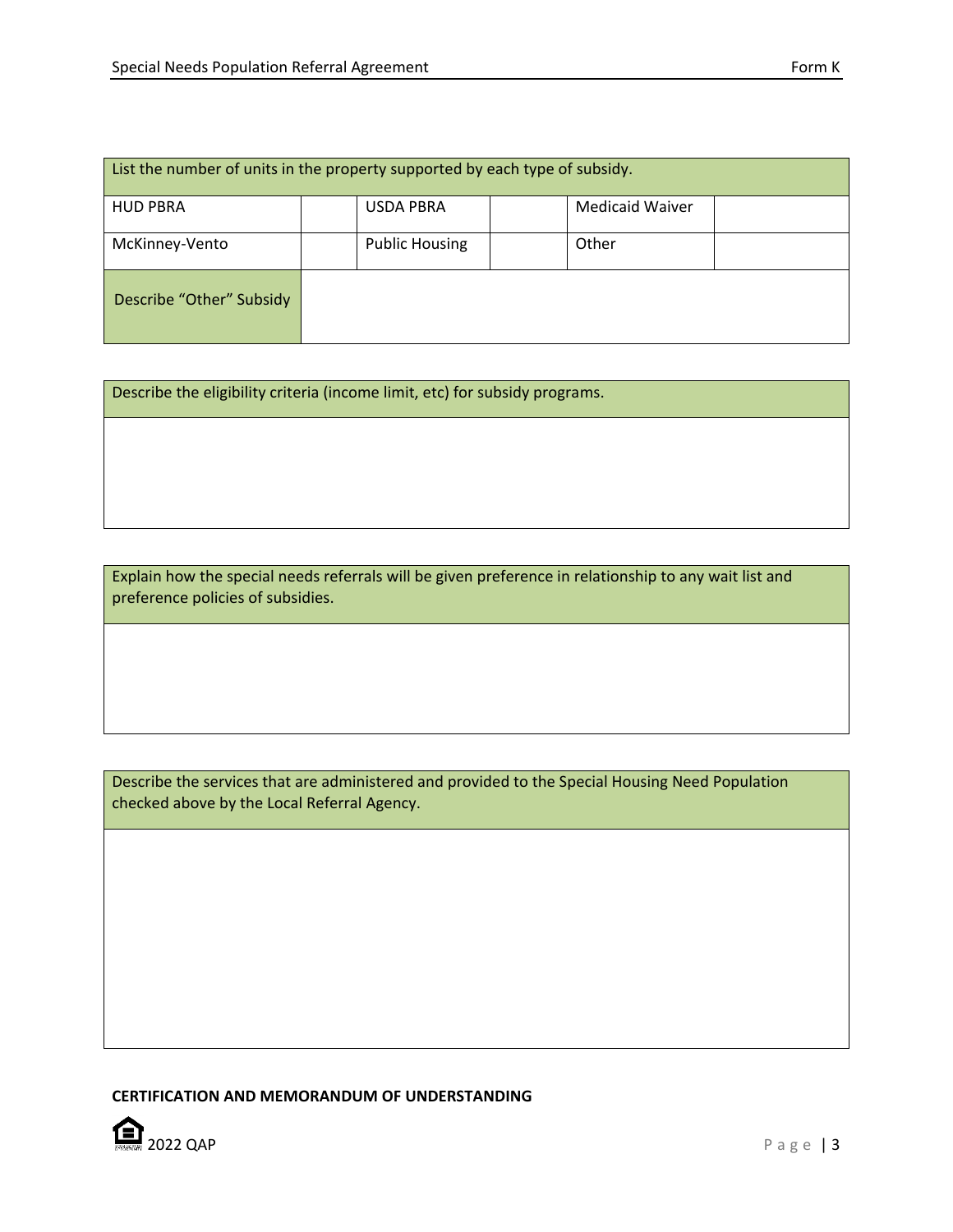WHEREAS **[Insert Owner] [was awarded or anticipates receiving an award of]** Rental Housing Tax Credit (RHTC) from the Indiana Housing and Community Development Authority (IHCDA) to finance and build **[XX]** apartment units, known as **[Insert Development Name]** in **[City],** Indiana; and

IHCDA's 2020-2021 Qualified Allocation Plan requires that each RHTC property funded in 2020-2021 setaside ten percent (10%) of the total units to provide residential housing for "special needs populations", pursuant to Indiana Code ("IC") 5-20-1-4.5; and

**[Insert Local Referral Agency]** provides, coordinates, or represents agencies that provide direct community-based services in the **[City]** area to these populations; and

**[Insert Local Referral Agency]** seeks to expand and support affordable housing opportunities for special housing needs population in their communities;

THEREFORE, **[Insert Owner]** and **[Insert Local Referral Agency]** and **[Insert Property Management Company]** agree to the following partnership to set-aside **[XX]** apartment units within the **[Insert Development Name]** apartment complex for the special housing needs populations checked above.

## **[Insert Owner] shall:**

- Agree that the **[XX]** set-aside units will not be segregated within the property or in any way be distinguishable (beyond the presence of accessible features or assistive technology) from nonset-aside units, and that the set-aside unit mix will depend on the needs of referred households.
- Assure that **[Insert Local Referral Agency]** is notified when vacancies occur.

## **[Insert Local Referral Agency] shall:**

- Agree to refer qualified households to the **[Insert Development Name].**
- Agree to notify households of the vacancies.
- Facilitate access to an array of supportive services for the special housing need population. These services shall be available to tenants on an as-needed basis, and receipt of these or any other services shall not be a condition of tenancy.

## **[Insert Property Management Company] shall:**

- Educate initial and subsequent on-site property managers on the set-aside units and contact information for the **[Insert Local Referral Agency].**
- Agree that the **[XX]** set-aside units will not be segregated within the property or in any way be distinguishable (beyond the presence of accessible features or assistive technology) from nonset-aside units and that set-aside unit mix will depend on the needs of referred households.
- Screen all referred applicants using established selection tenant criteria.
- Include language on Reasonable Accommodations on its application for tenancy.